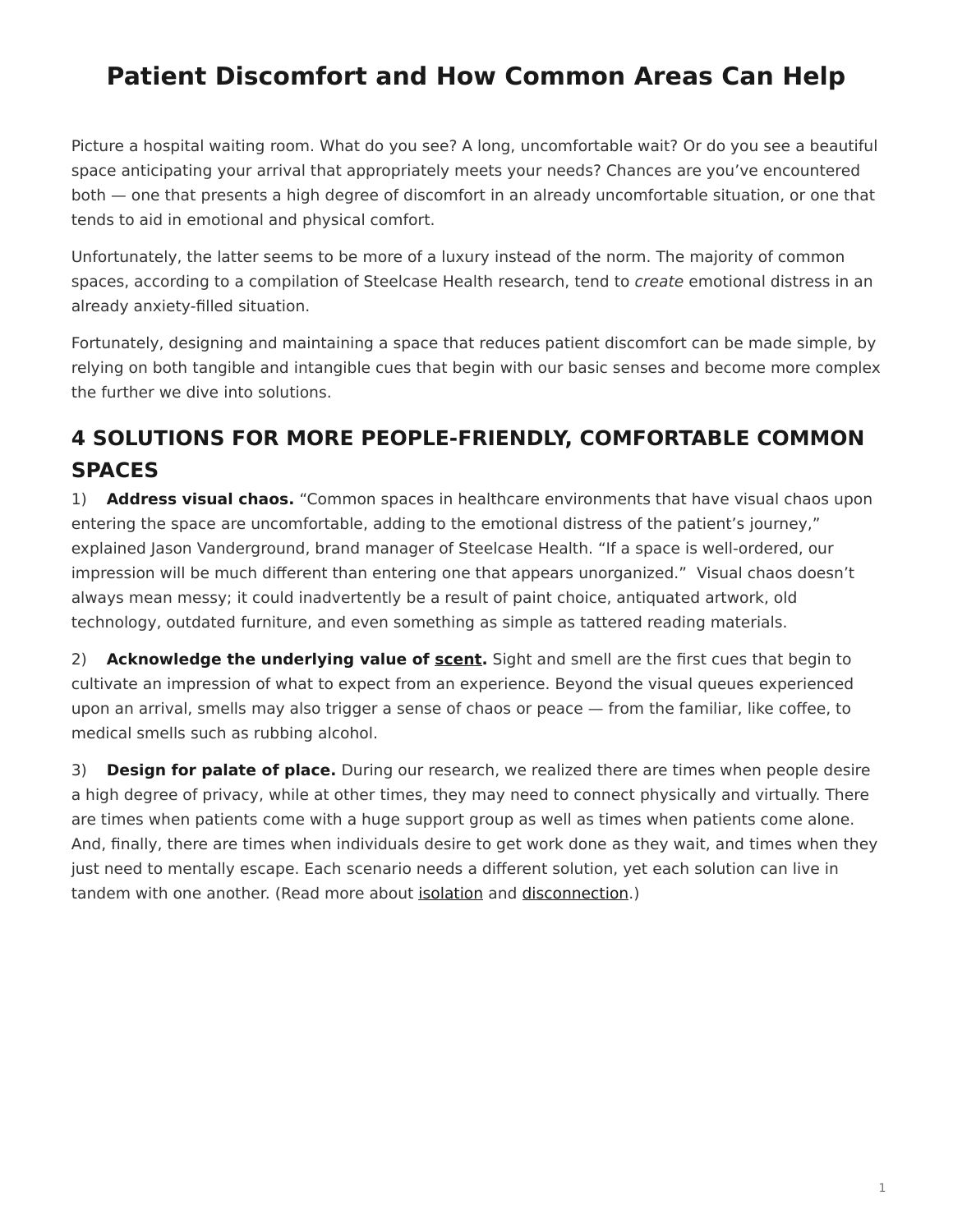4) **Develop solutions that take into account various postures.** "Often you see people shifting around in their seats, standing, and leaning. Dealing with poor physical conditions in common spaces makes it difficult to get comfortable," Vandergound said. A solution is to provide common area environments that offer choices and control over comfort levels — be it a [hospital chair](https://www.steelcase.com/products/patient-chairs/) that enables patients to shift into a lounge position, sitting eye-to-eye with family members, or perching to use technology versus balancing it in your lap. "Creating an environment that offers various postures throughout a wait can make people of all sizes, conditions, and activity level comfortable," stated Vanderground.

#### **HOW REGARD CAN HELP**

Through its research of common areas, Steelcase Health discovered three distinct themes — isolation, disconnection, and discomfort. [Regard](https://www.steelcase.com/products/bookcases-cabinets/regard/) was designed to specifically address the transition moments in the healthcare journey. By connecting people and technology, providing privacy, and supporting multiple postures, Regard moves beyond a place where people sit and wait to one that actually can aid in the calm during a time of high anxiety, be leveraged for healthcare education, or simply help individuals remain productive during times of transition.

#### **DESIGNING FOR THE FUTURE OF HEALTHCARE**

"With all the pressing demands on healthcare leaders today, it is understandable that the consideration of how the physical space can have a significant impact on patient behavior and indeed on clinician behavior is dismissed. Reimagining healthcare starts with insights about what people want and need. Reinvention of space starts with insights that result from rigorous study of what physicians and patients need and want, and what they actually do in a space. When both are married, it can have a significant effect on how fast we move toward better quality of care for everyone involved and how seamlessly these changes come to fruition," stated Rob Heitmeier, General Manager of Steelcase Health.

"This is the new reality. The healthcare journey needs to be an integrated one. One that facilitates connections among patients, families, and clinicians. One that enables people to take control of the journey, and their health in general. Amid all this change, still often overlooked or underemphasized, however, is the role of the physical space and the design of the physical space in creating this integrated experience.

Faced with such sweeping changes, healthcare organizations should not overlook an asset that's highly leverageable and pivotal to success; their spaces. There is a significant opportunity to strategically rethink how healthcare spaces can dramatically improve the experiences of everyone involved," continued Heitmeier.

Read Rob Heitmeier's entire Perspective on the Future of Healthcare in Time for Change; Positive Disruption to the Medical Cocoon

Did you miss [Parts 1](https://www.steelcase.com/posts/patient-isolation-how-technology-can-solve-it/) and [2](https://www.steelcase.com/posts/patient-disconnect-and-how-to-better-use-common-areas/) of this series? Read them today!

Follow us on [Twitter](http://twitter.com/steelcasehealth), [Facebook,](http://facebook.com/steelcasehealth) and [LinkedIn](http://www.linkedin.com/company/nurture-by-steelcase).